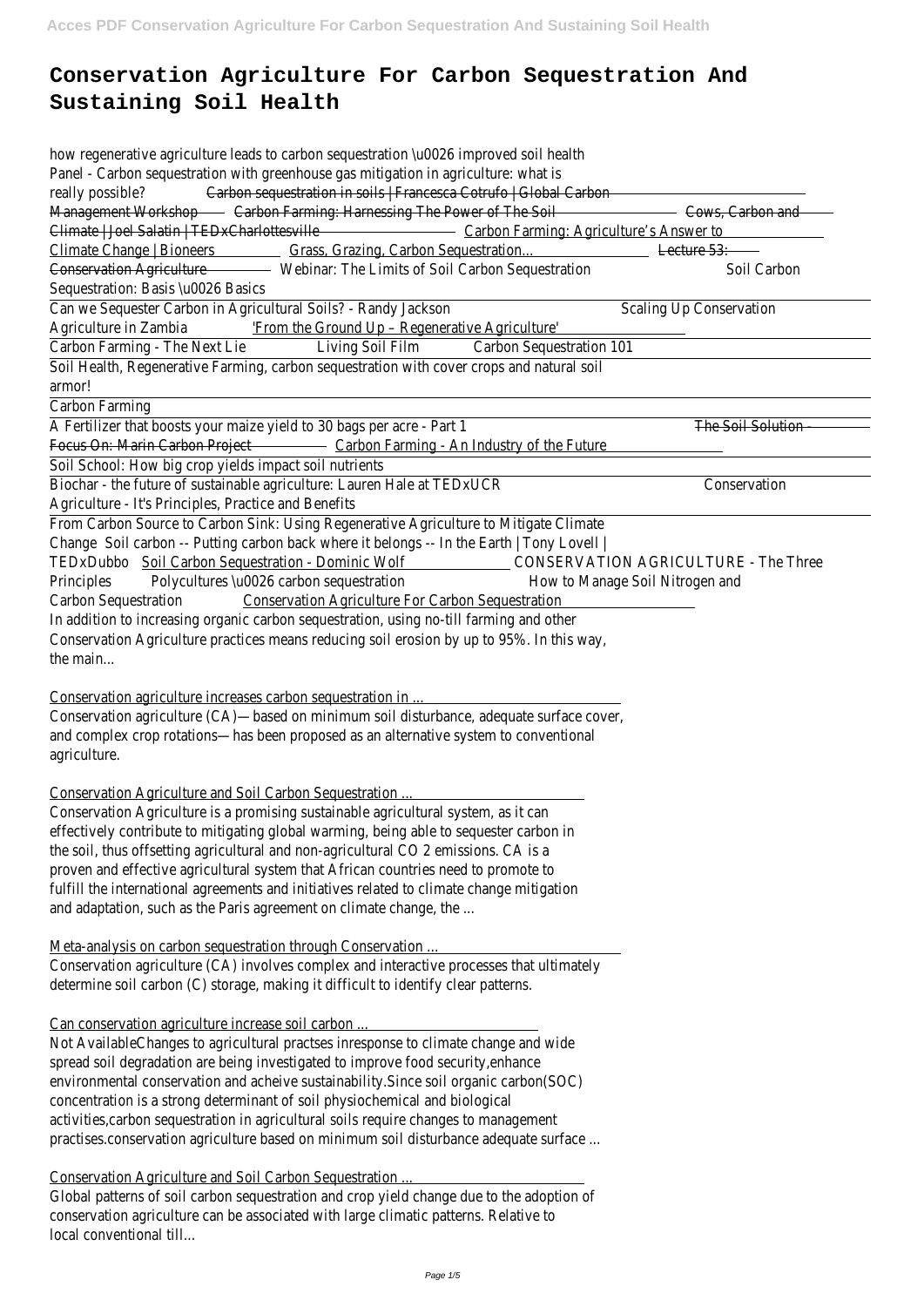#### Climate drives global soil carbon sequestration and crop ...

Climate mitigation from conservation agriculture is through reduced emissions from tillage and soil carbon sequestration. Methodology. Conservation agriculture is modeled as a bridge technology, which transitions to regenerative annual cropping over time. Converting from conservation agriculture to regenerative annual cropping only requires the addition of one more practice (compost application, organic farming, or green manure use). The soil health movement, the International Federation of ...

#### Conservation Agriculture | Project Drawdown

Agricultural soils are among the planet's largest reservoirs of carbon and hold potential for expanded carbon sequestration (CS), and thus provide a prospective way of mitigating the increasing atmospheric concentration of CO 2. It is estimated that soils can sequester around 20 Pg C in 25 years, more than 10 % of the anthropogenic emissions.

## Soil Carbon Sequestration | FAO SOILS PORTAL | Food and ...

Carbon sequestration in the agriculture sec- tor refers to the capacity of agriculture lands and forests to remove carbon dioxide from the atmosphere. Carbon dioxide is absorbed by trees, plants and crops through photo- synthesis and stored as carbon in biomass in tree trunks, branches, foliage and roots and soils (EPA, 2008b).

## Agriculture, Climate Change and Carbon Sequestration

Conservation Agriculture is a farming system that promotes minimum soil disturbance (i.e. no tillage), maintenance of a permanent soil cover, and diversification of plant species. It enhances biodiversity and natural biological processes above and below the ground surface, which contribute to increased water and nutrient use efficiency and to improved and sustained crop production.

## Conservation Agriculture | Food and Agriculture ...

Nonetheless, conservation agriculture offers significant benefits in the interim, reducing carbon dioxide emissions by 13.4-9.4 gigatons based on average carbon sequestration rates of 0.25- 0.78 tons of carbon per hectare per year, depending on region.

## Conservation Agriculture | Project Drawdown

of the principles of conservation agriculture to sequester soil organic carbon and maintain crop yield. The management practices that comprise conservation agriculture are often assumed to increase carbon content of soils used for crop production. The now defunct Chicago Climate Exchange offered carbon offsets based purely on

## The realities of climate change, conservation agriculture ...

The management practices that comprise conservation agriculture are often assumed to increase carbon content of soils used for crop production. The now defunct Chicago Climate Exchange offered carbon offsets based purely on adoption of the practice, assuming the practice would universally sequester carbon.

## The realities of climate change, conservation agriculture ...

Literature from the southeastern United States was reviewed and synthesized to: (i) quantitatively evaluate the magnitude and rate of soil organic C (SOC) sequestration with conservation agricultural management; (ii) evaluate how conservation management affects surface SOC accumulation and its implications on ecosystem services; and (iii) recommend practical soil sampling strategies based on spatial and temporal issues to improve the detection of statistically significant SOC sequestration.

#### Achieving Soil Organic Carbon Sequestration with ...

The storage of carbon from plant biomass in soil organic matter is a key sequestration pathway in agriculture. Stable soil organic matter can last for hundreds to thousands of years and is largely composed of carbon. For carbon to be sequestered in soil, it has to be protected from microbial degradation.

#### Soil Organic Matter and Carbon Sequestration - SARE

Adoption of PES for conservation agricultural practices (CAPS) by smallholder farmers may provide opportunities to increase household income or cover the technology costs of adoption if the carbon sequestration benefits of CAPS are quantifiable, adoption rates Page 2/5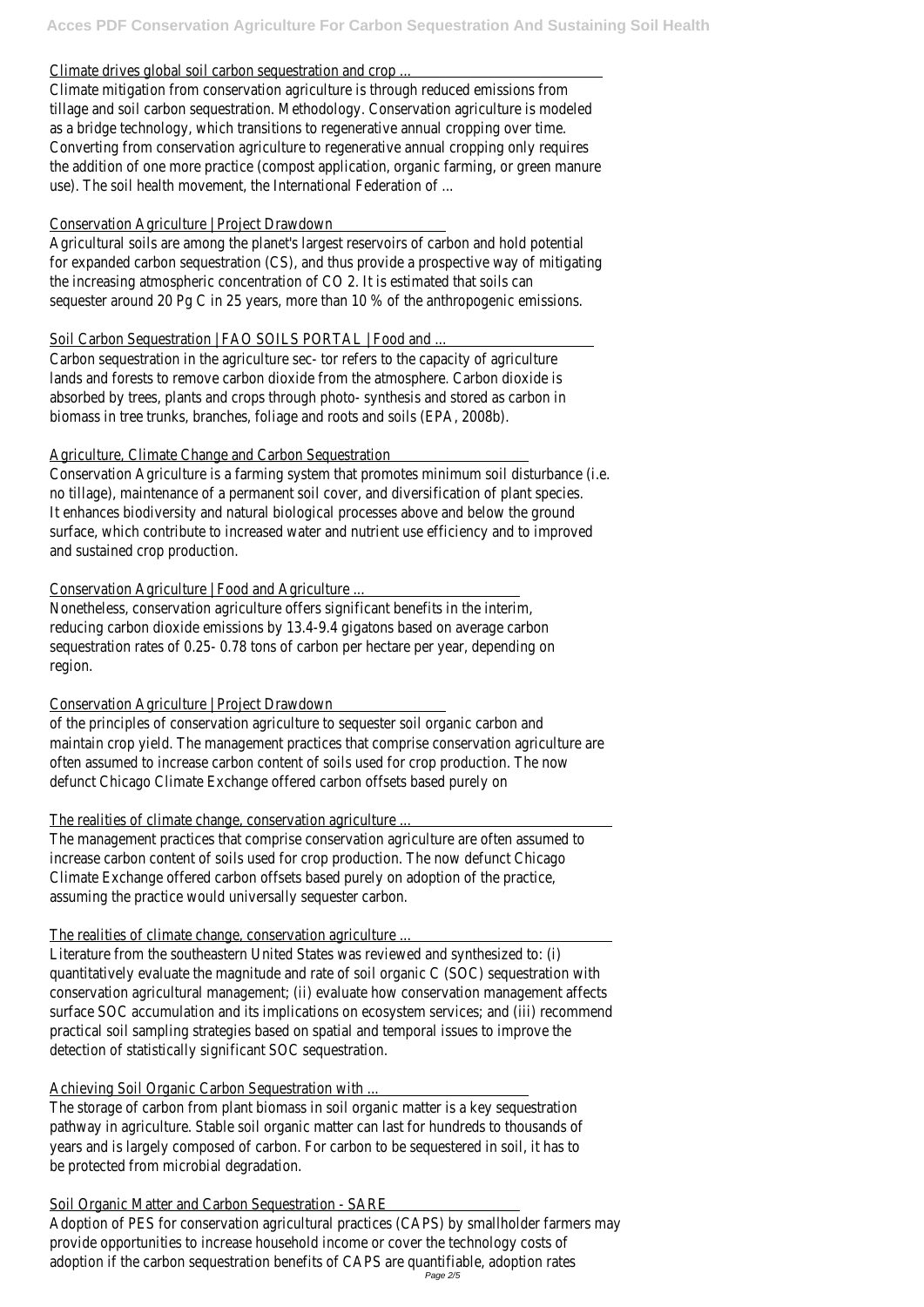are accelerated and maintained, a mechanism exists whereby carbon sequestration services can be compensated, and carbon offset exchange markets are viable.

#### Soil carbon sequestration, carbon markets, and ...

Fingerprint Dive into the research topics of 'Climate drives global soil carbon sequestration and crop yield changes under conservation agriculture'. Together they form a unique fingerprint.

Climate drives global soil carbon sequestration and crop ...

Conservation agriculture, increased organic carbon in the top-soil macro-aggregates and reduced soil CO2 emissions. Plant and Soil 355, 183–197. CrossRef | Google Scholar Garcia-Franco, N., Albaladejo, J., Almagro, M. & Martinez-Mena, M. (2015).

#### Changes in soil organic carbon stocks under 10-year ...

Soil organic carbon (SOC) sequestration was evaluated for several long-term rain-fed cropping systems for conservation agriculture (CA) and conservation tillage (CT) in Cambodia using the Environmental Policy Integrated Climate (EPIC) model. The mean crop yield, biomass and SOC stocks of four treatments and three replication in each primary cropping system (rice, soybean and cassava) were used...

how regenerative agriculture leads to carbon sequestration \u0026 improved soil health Panel - Carbon sequestration with greenhouse gas mitigation in agriculture: what is really possible? Carbon sequestration in soils | Francesca Cotrufo | Global Carbon-Management Workshop Farming: Harnessing The Power of The Soil Cows, Carbon and Climate | Joel Salatin | TEDxCharlottesville - Carbon Farming: Agriculture's Answer to Climate Change | Bioneers Grass, Grazing, Carbon Sequestration... Lecture 53: Conservation Agriculture Webinar: The Limits of Soil Carbon Sequestration Soil Carbon Sequestration: Basis \u0026 Basics

Conservation Agriculture is a promising sustainable agricultural system, as it can effectively contribute to mitigating global warming, being able to sequester carbon in the soil, thus offsetting agricultural and non-agricultural CO 2 emissions. CA is a proven and effective agricultural system that African countries need to promote to fulfill the international agreements and initiatives related to climate change mitigation and adaptation, such as the Paris agreement on climate change, the ...

Can we Sequester Carbon in Agricultural Soils? - Randy Jackson Scaling Up Conservation Agriculture in Zambia 'From the Ground Up – Regenerative Agriculture'

Carbon Farming - The Next Lid iving Soil Film Carbon Sequestration 101

Soil Health, Regenerative Farming, carbon sequestration with cover crops and natural soil armor!

Carbon Farming

A Fertilizer that boosts your maize yield to 30 bags per acre - Part 1 The Soil Solution Focus On: Marin Carbon Project Carbon Farming - An Industry of the Future

Soil School: How big crop yields impact soil nutrients

Biochar - the future of sustainable agriculture: Lauren Hale at TEDxUCR Conservation Agriculture - It's Principles, Practice and Benefits

From Carbon Source to Carbon Sink: Using Regenerative Agriculture to Mitigate Climate Chang&oil carbon -- Putting carbon back where it belongs -- In the Earth | Tony Lovell | TEDxDubboSoil Carbon Sequestration - Dominic Wolf CONSERVATION AGRICULTURE - The Three Principles Polycultures \u0026 carbon sequestrationHow to Manage Soil Nitrogen and Carbon SequestrationConservation Agriculture For Carbon Sequestration

In addition to increasing organic carbon sequestration, using no-till farming and other Conservation Agriculture practices means reducing soil erosion by up to 95%. In this way, the main...

#### Conservation agriculture increases carbon sequestration in ...

Conservation agriculture (CA)—based on minimum soil disturbance, adequate surface cover, and complex crop rotations—has been proposed as an alternative system to conventional agriculture.

#### Conservation Agriculture and Soil Carbon Sequestration ...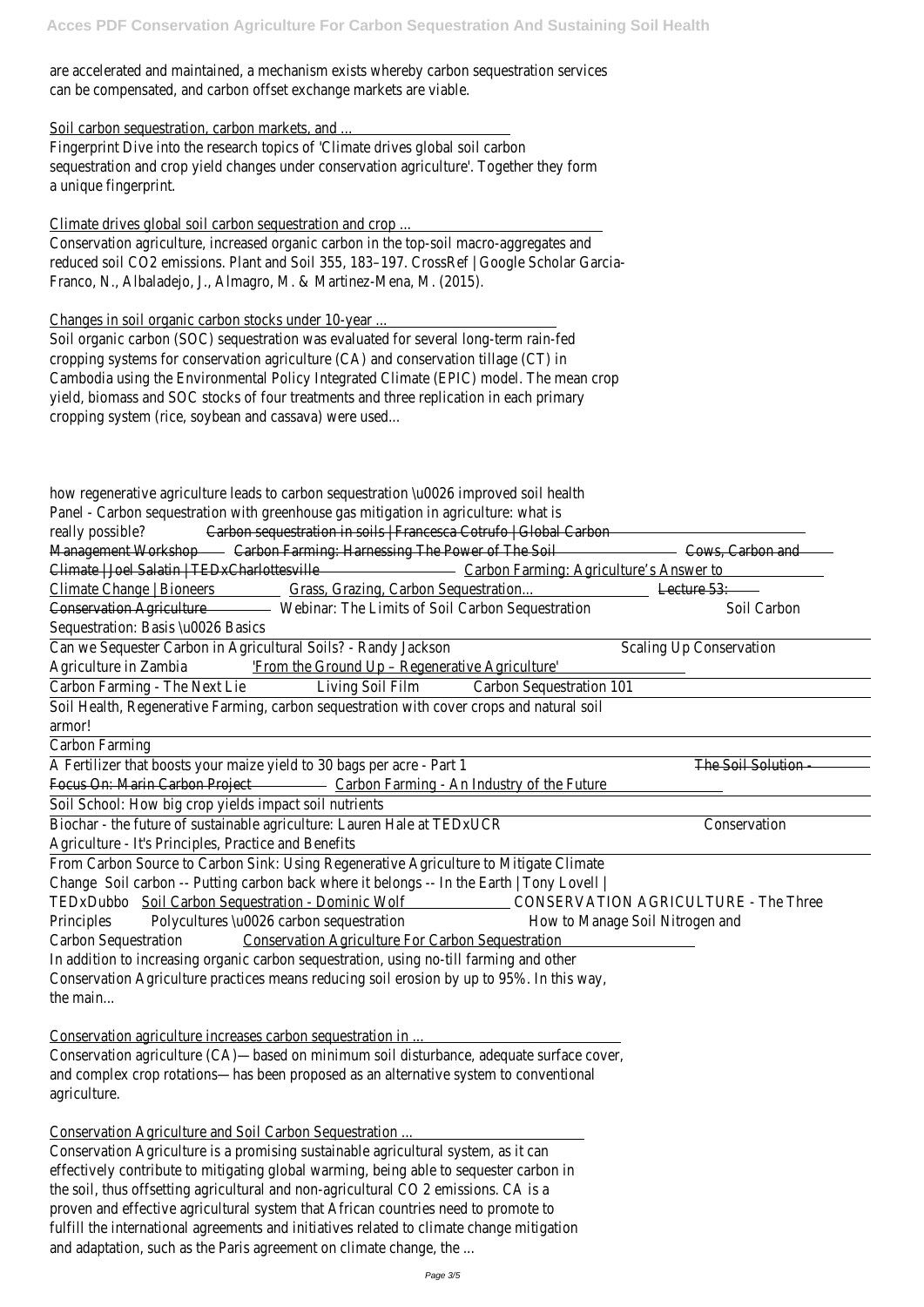#### Meta-analysis on carbon sequestration through Conservation ...

Conservation agriculture (CA) involves complex and interactive processes that ultimately determine soil carbon (C) storage, making it difficult to identify clear patterns.

## Can conservation agriculture increase soil carbon ...

Global patterns of soil carbon sequestration and crop yield change due to the adoption of conservation agriculture can be associated with large climatic patterns. Relative to local conventional till...

Not AvailableChanges to agricultural practses inresponse to climate change and wide spread soil degradation are being investigated to improve food security,enhance environmental conservation and acheive sustainability.Since soil organic carbon(SOC) concentration is a strong determinant of soil physiochemical and biological activities,carbon sequestration in agricultural soils require changes to management practises.conservation agriculture based on minimum soil disturbance adequate surface ...

## Conservation Agriculture and Soil Carbon Sequestration ...

## Climate drives global soil carbon sequestration and crop ...

Climate mitigation from conservation agriculture is through reduced emissions from tillage and soil carbon sequestration. Methodology. Conservation agriculture is modeled as a bridge technology, which transitions to regenerative annual cropping over time. Converting from conservation agriculture to regenerative annual cropping only requires the addition of one more practice (compost application, organic farming, or green manure use). The soil health movement, the International Federation of ...

## Conservation Agriculture | Project Drawdown

Agricultural soils are among the planet's largest reservoirs of carbon and hold potential for expanded carbon sequestration (CS), and thus provide a prospective way of mitigating the increasing atmospheric concentration of CO 2. It is estimated that soils can sequester around 20 Pg C in 25 years, more than 10 % of the anthropogenic emissions.

## Soil Carbon Sequestration | FAO SOILS PORTAL | Food and ...

Carbon sequestration in the agriculture sec- tor refers to the capacity of agriculture lands and forests to remove carbon dioxide from the atmosphere. Carbon dioxide is absorbed by trees, plants and crops through photo- synthesis and stored as carbon in biomass in tree trunks, branches, foliage and roots and soils (EPA, 2008b).

## Agriculture, Climate Change and Carbon Sequestration

Conservation Agriculture is a farming system that promotes minimum soil disturbance (i.e. no tillage), maintenance of a permanent soil cover, and diversification of plant species. It enhances biodiversity and natural biological processes above and below the ground surface, which contribute to increased water and nutrient use efficiency and to improved and sustained crop production.

## Conservation Agriculture | Food and Agriculture ...

Nonetheless, conservation agriculture offers significant benefits in the interim, reducing carbon dioxide emissions by 13.4-9.4 gigatons based on average carbon sequestration rates of 0.25- 0.78 tons of carbon per hectare per year, depending on region.

#### Conservation Agriculture | Project Drawdown

of the principles of conservation agriculture to sequester soil organic carbon and maintain crop yield. The management practices that comprise conservation agriculture are often assumed to increase carbon content of soils used for crop production. The now defunct Chicago Climate Exchange offered carbon offsets based purely on

#### The realities of climate change, conservation agriculture ...

The management practices that comprise conservation agriculture are often assumed to increase carbon content of soils used for crop production. The now defunct Chicago Climate Exchange offered carbon offsets based purely on adoption of the practice, assuming the practice would universally sequester carbon.